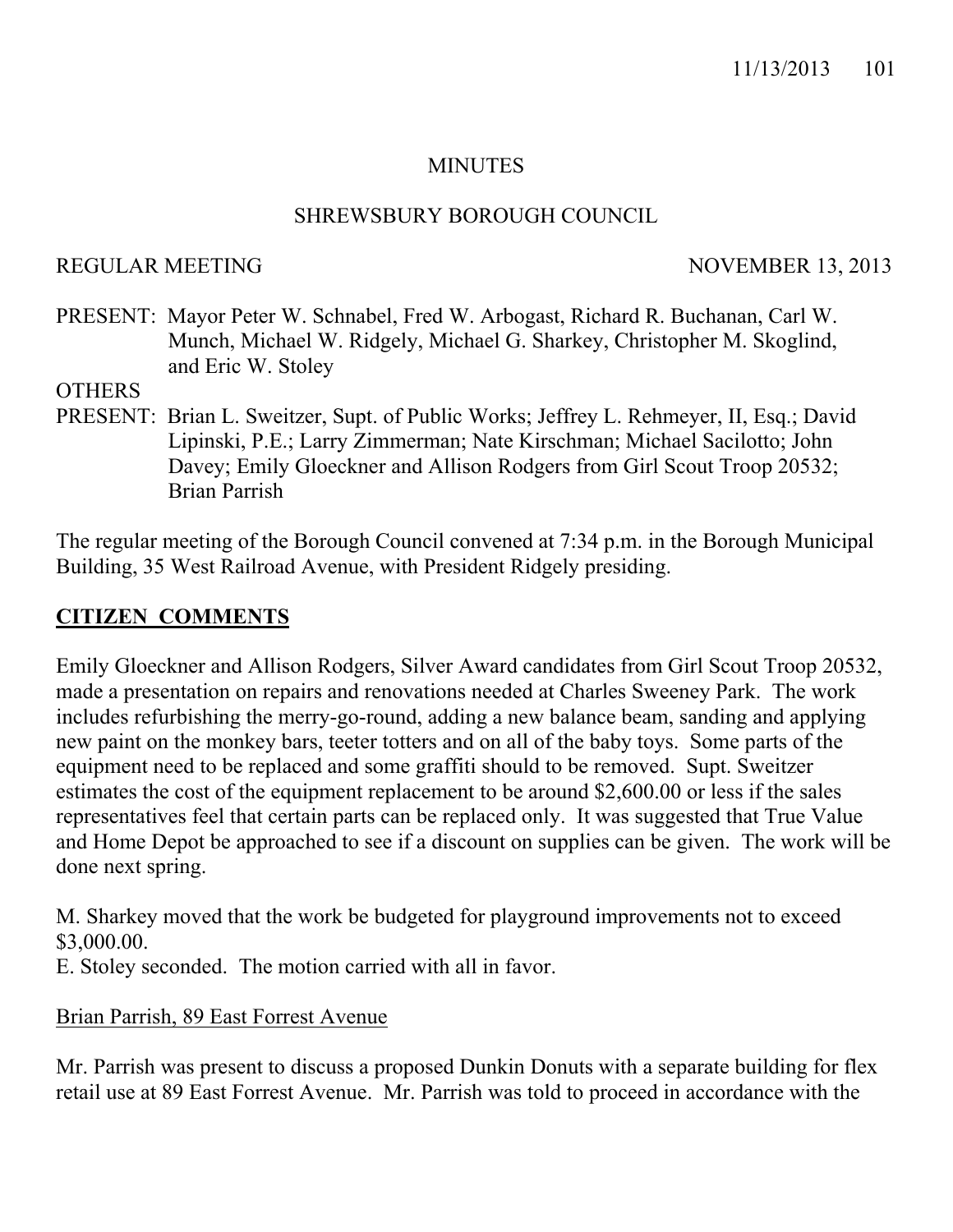Borough's ordinances and that this property is in a Zone 2 of the Wellhead Protection zone which requires certain clearances, including absolutely clean fill to be brought in with grading being no higher than six feet. There was concern over another access along the northern side of Route 851.

# **APPROVAL OF MINUTES**

The minutes of the October 9, 2013, meeting were approved by unanimous consent by those who were at the meeting.

# **APPROVAL OF EXPENDITURES AND REPORT OF ACCOUNTS**

- C. Skoglind moved to approve the September expenditures and report of accounts.
- C. Munch seconded. The motion carried with all in favor.
- C. Skoglind moved to approve the October expenditures and report of accounts.
- E. Stoley seconded. The motion carried with all in favor.

# **BILL LIST**

The bill list for October was presented: General account: check numbers 11906 thru 11946 ; Water account: check numbers 5051 thru 5064; Sewer account: check numbers 4719 thru 4730; Highway Aid: check numbers 875 thru 877.

- C. Skoglind moved to approve the October bill list.
- R. Buchanan seconded. The motion carried with all in favor.

# **PAYROLL REGISTER**

- C. Skoglind moved to approve the October 14 and 28 payroll registers.
- F. Arbogast and M. Sharkey seconded. The motion carried with all in favor.

# **SUBDIVISION AND LAND DEVELOPMENT BUSINESS**

Members 1<sup>st</sup> Time Extension Request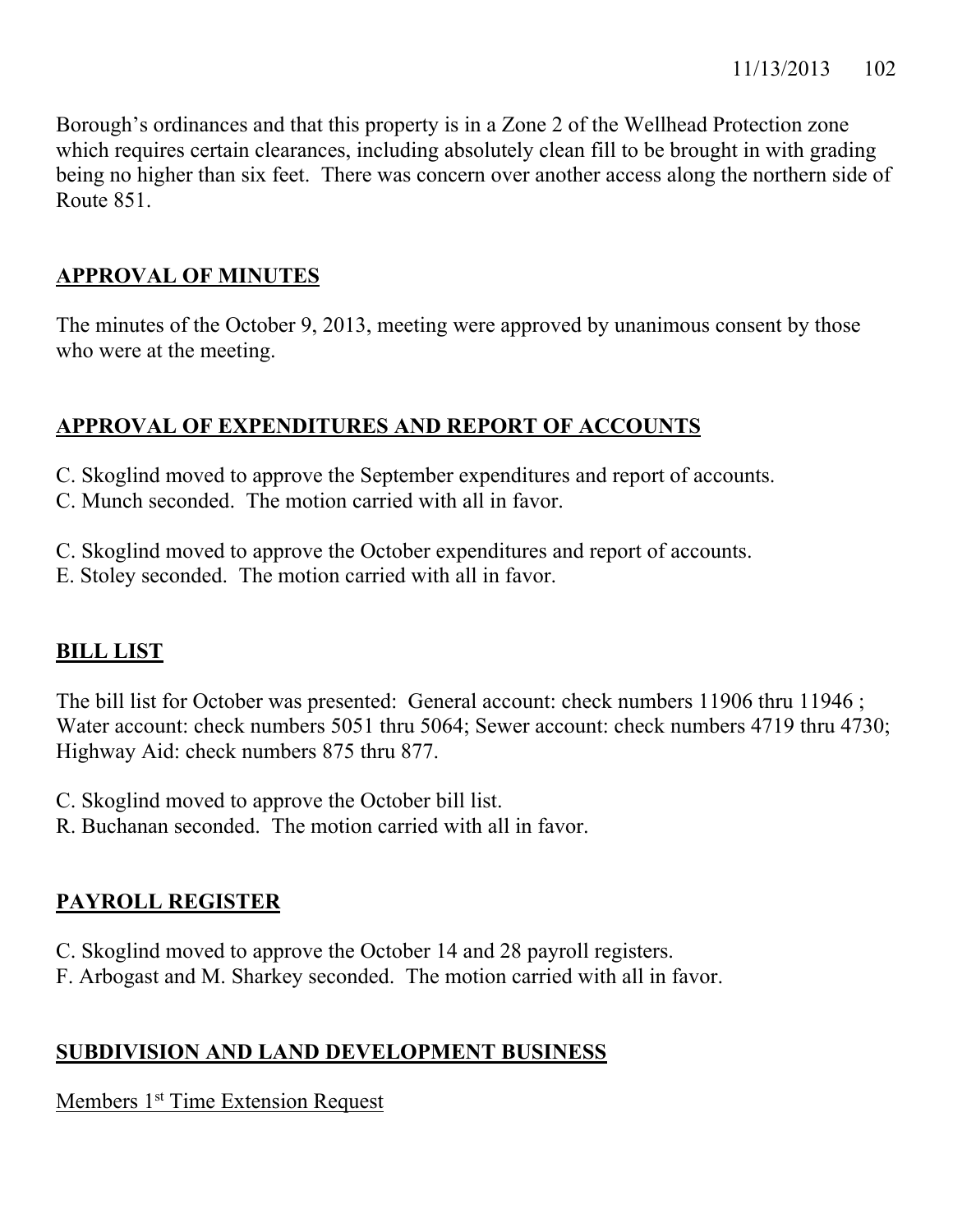Kimco Realty Corporation is requesting a time extension for final land development approval until the January Council meeting.

E. Stoley moved to grant the time extension requested by Kimco Realty Corporation for the Members 1<sup>st</sup> Credit Union land development plan.

R. Buchanan seconded. The motion carried with all in favor. They will be told the meeting is on January 6.

# **Southern Regional Police Commission** – Richard R. Buchanan and Mayor Schnabel

R. Buchanan highlighted the September police report. The budget was reviewed which shows the Borough's net payment for 2014 at \$483,417.00 with Stewartstown Borough's buy-in payments (over the next four years).

Mayor Schnabel arrived at the meeting at 8:22 p.m.

## Intergovernmental Agreement Amendment

With the joining of Stewartstown Borough to the police commission, a new intergovernmental agreement was prepared by the four Council presidents. The new agreement calls for two representatives from each Borough as opposed to three previously. The agreement now needs to be approved on each municipal level. Mayor Schnabel stated the four Council presidents did a good job and he supports the agreement as written.

C. Skoglind moved to adopt the intergovernmental agreement developed to bring Stewartstown Borough into the police department.

E. Stoley seconded. The final numbers need to be added and will be attached to the last page.

C. Skoglind amended the motion that the final numbers will be included later.

E. Stoley agreed to the amendment. The motion carried with all in favor.

The funding formula can be reviewed in the future.

# **Codes Enforcement** – Keith Hunnings

Keith issued four permits in October and handled complaints for grass, noise, junk, and groundhogs. The building at 406 North Main Street is going to be used by APR Supply which is a wholesale plumbing supply company. Michael Sacilotto, owner of 502 and 504 South Main Street, and John Davey were present regarding an application for an ATV dealership in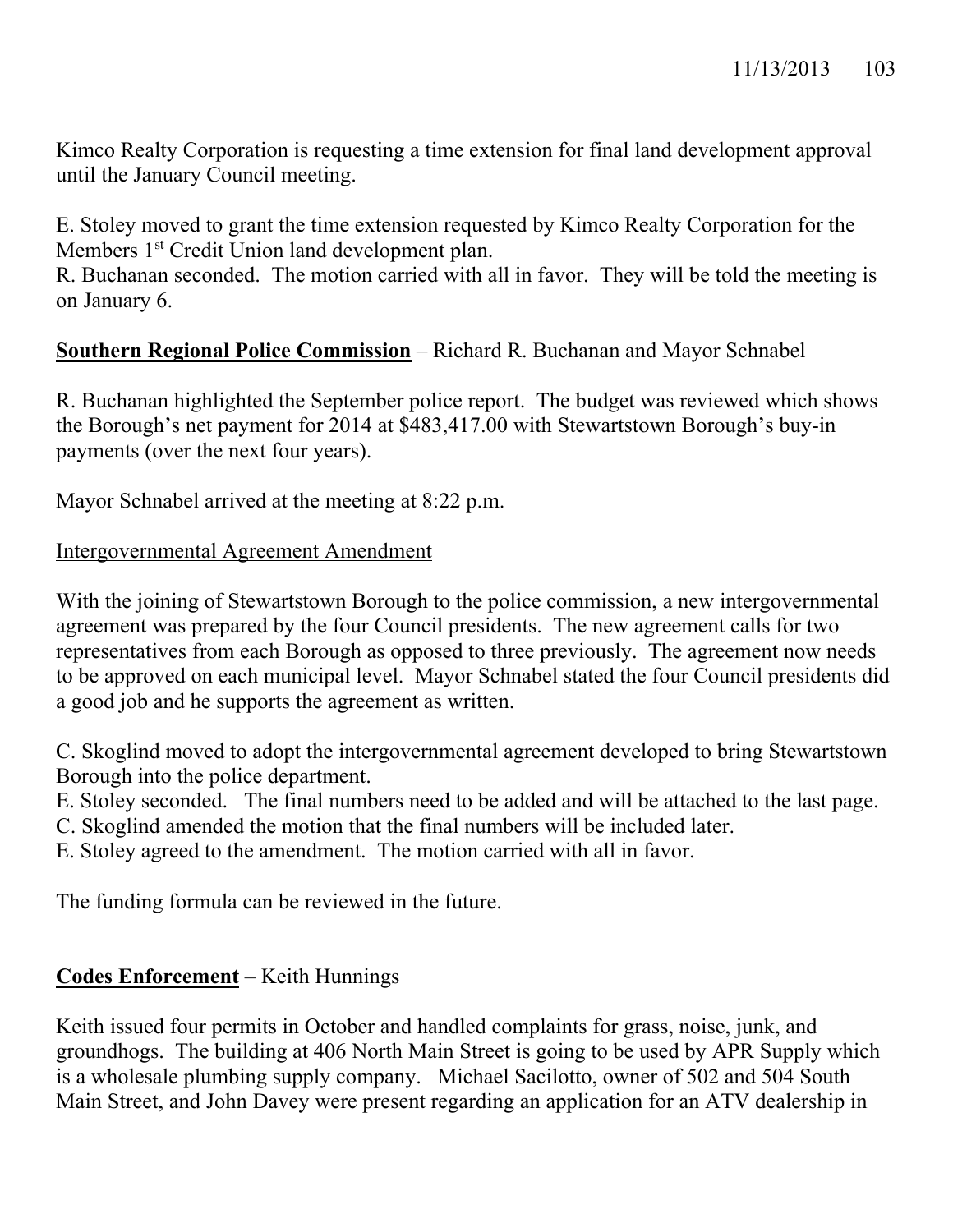the rear of the building where the thrift store is located. This would involve assembly of new ATVs. Keith stated he just received the application.

## **Water & Sewer** – Richard R. Buchanan

## Woodland Tank

Mid-Atlantic Storage Systems completed the exterior repairs to the tank that included cleaning the tank with pressure washers and a chemical wash, resealing all tank seams and installing protective bolt caps on nuts and washers. The cost was \$35,831.00.

## Recommendation of Payment

E. Stoley moved to pay the amount of \$35,831.00 to Mid Atlantic Storage Systems, Inc. as recommended by Eng. Lipinski.

R. Buchanan seconded. The motion carried with all in favor.

## AutoZone Wellhead Protection Meeting

The Committee met on October 30 and the list of corrections include: a sprinkler/fire suppression system, operation and maintenance plan for the storm water facility, containment of the used motor oil with a concrete dike, fire alarm to notify managers, a daily inspection log to include storm water fluid precautions and review of plan by Fire Chief Myers. The zoning hearing will be on December 12.

## Grease Trap Fines to New Freedom Borough

New Freedom Borough sent a letter stating that under §8.03 of the February, 1993, agreement, any fines or penalties recovered from third parties shall be paid over to New Freedom Borough upon receipt.

The fine money will be sent to New Freedom Borough to be used to offset costs at the plant. A letter will ask for demonstration as to how the money tracks through and how the Borough will see the overall benefit from payment of the fine money.

## **Public Roads & Lighting** – Eric W. Stoley

Storm Pipe West Clearview Drive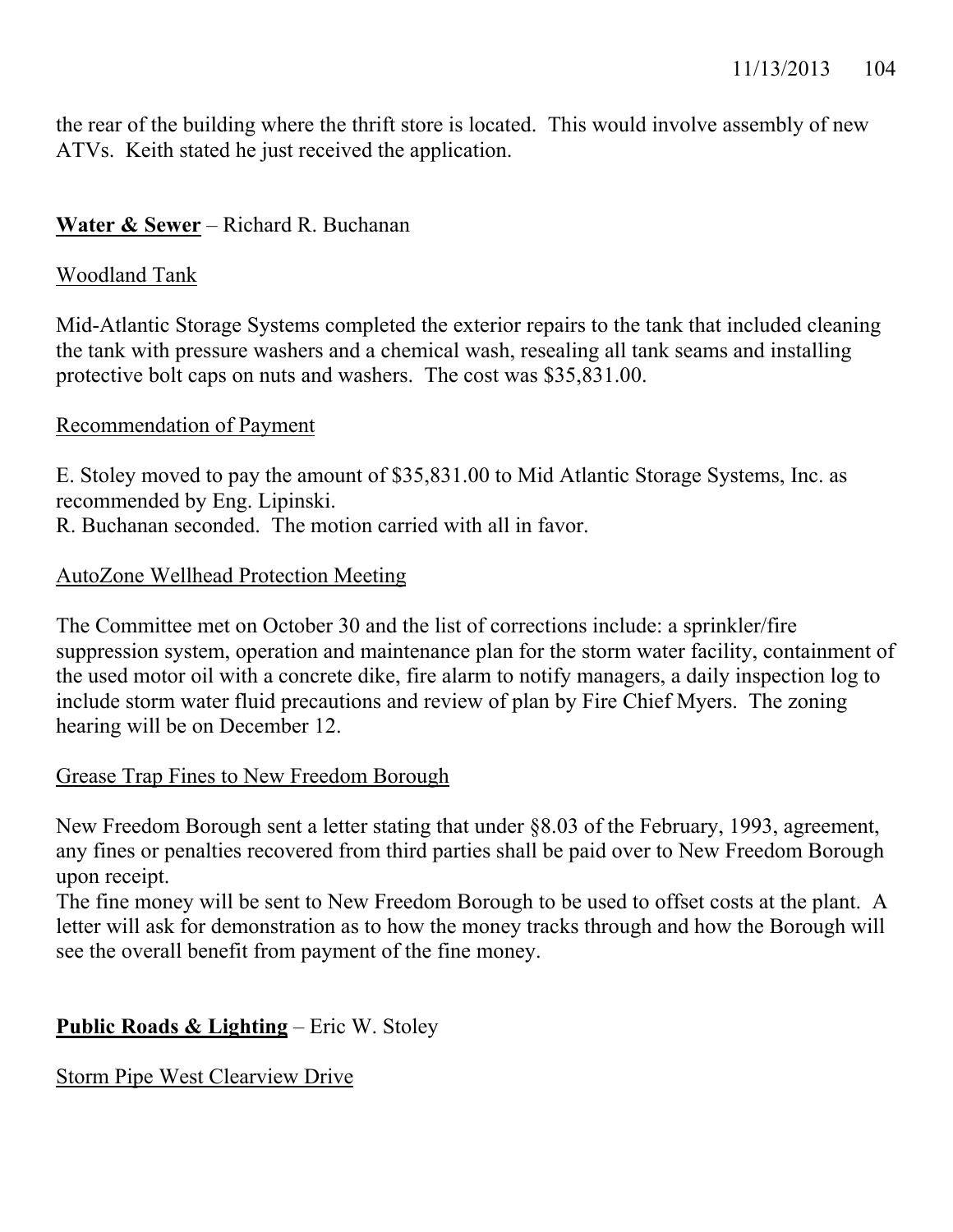The 24" storm sewer pipe from West Clearview Drive to South Sunset Drive is rusted at several spots and the property owner about 20 feet away experiences water in their basement during storms. The pipe should be inspected with possible repair for 2014.

- E. Stoley moved to authorize televising of the pipe at a cost up to \$2,500.00.
- F. Arbogast seconded. The motion carried with all in favor.

# Crack Sealing

Crack sealing was done on the following streets: Wineberry Drive, Woodland Drive, Cardinal Drive, East Clearview Drive, Raypaula Drive, Skyview Drive, Westview Drive, Circle Drive and North Highland Drive.

# **Public Lands, Buildings and Finance** – Christopher M. Skoglind

# Budget Meeting

The next meeting is November 20 at 7:00 p.m.

Also, next year's budget meetings should be held on a night other than Wednesday nights and should be included in the 2014 meeting advertisement.

# Public Works Phones

Supt. Sweitzer would like to cancel the plan for the work phones for the five Public Works employees and contribute an amount monthly toward their own personal phones. M. Sharkey would like to meet with Supt. Sweitzer to discuss options.

# **ENGINEER'S REPORT**

# Southern Farms Sewer Lining Project

Mr. Rehab, SWERP's subcontractor, is scheduled to seal the joints between the main and laterals November 22 and the  $25<sup>th</sup>$  through the  $27<sup>th</sup>$ .

Eng. Lipinski asked Council to think whether it wants to apply for another block grant during the next round for the next phase of sewer work in Southern Farms.

Storm Water Ordinance #2013-3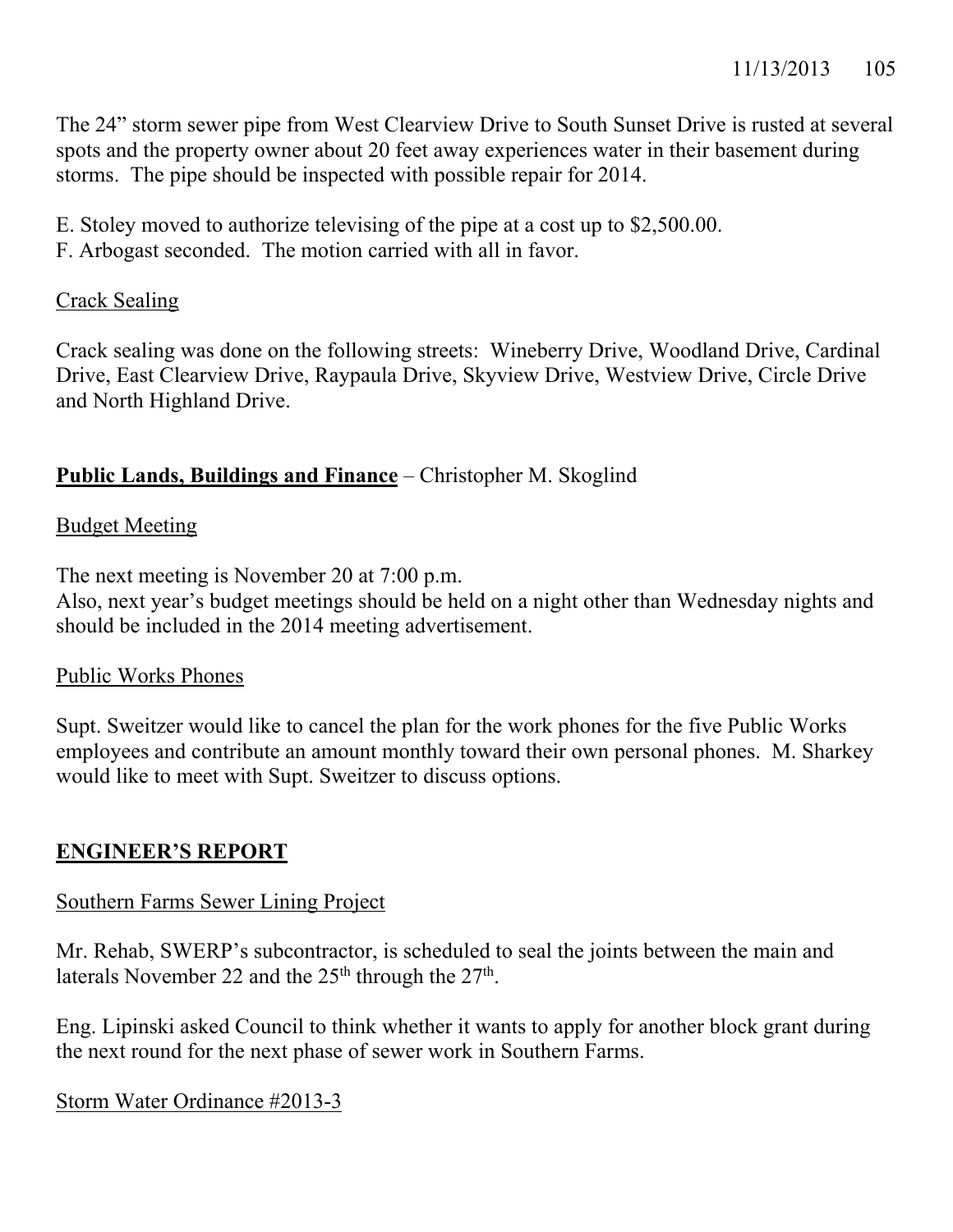E. Stoley moved to approve Ordinance #2013-3. M. Sharkey seconded. The motion carried with all in favor.

## Members 1<sup>st</sup> Sewer Planning Module

E. Stoley moved that President Ridgely be authorized to sign the sewer planning module.

R. Buchanan seconded. The motion carried with all in favor.

## AutoZone, 95 East Forrest Avenue Land Development Plan Extension

The land development plan was filed on August 23 and the applicant needs to request an extension for approval by the December 11 Council meeting or the plan will be disapproved. There was a time delay due to the applicant seeking its wellhead protection committee approval. The hearing is December 12.

# **SOLICITOR'S REPORT**

## Snowplowing Services

The snowplowing services agreement with Aquatic Resources Restoration has been signed.

## Comcast Cable Franchise Agreement

The donation check toward a Borough event has not been received as of yet.

## Parking Lot Addition at 21 and 23 North Main Street

The attorney for the owners is preparing a formal agreement that will be recorded.

## Heathcote Glen Phase I Easement Obstructions

The letters addressing issues with easement obstructions were received by the property owners(4 Bedford Court and 12 Cardiff Road).

## Zoning Fee Schedule

The proposed schedule was provided and Sol. Rehmeyer was asked to include the resolution in his status report next month.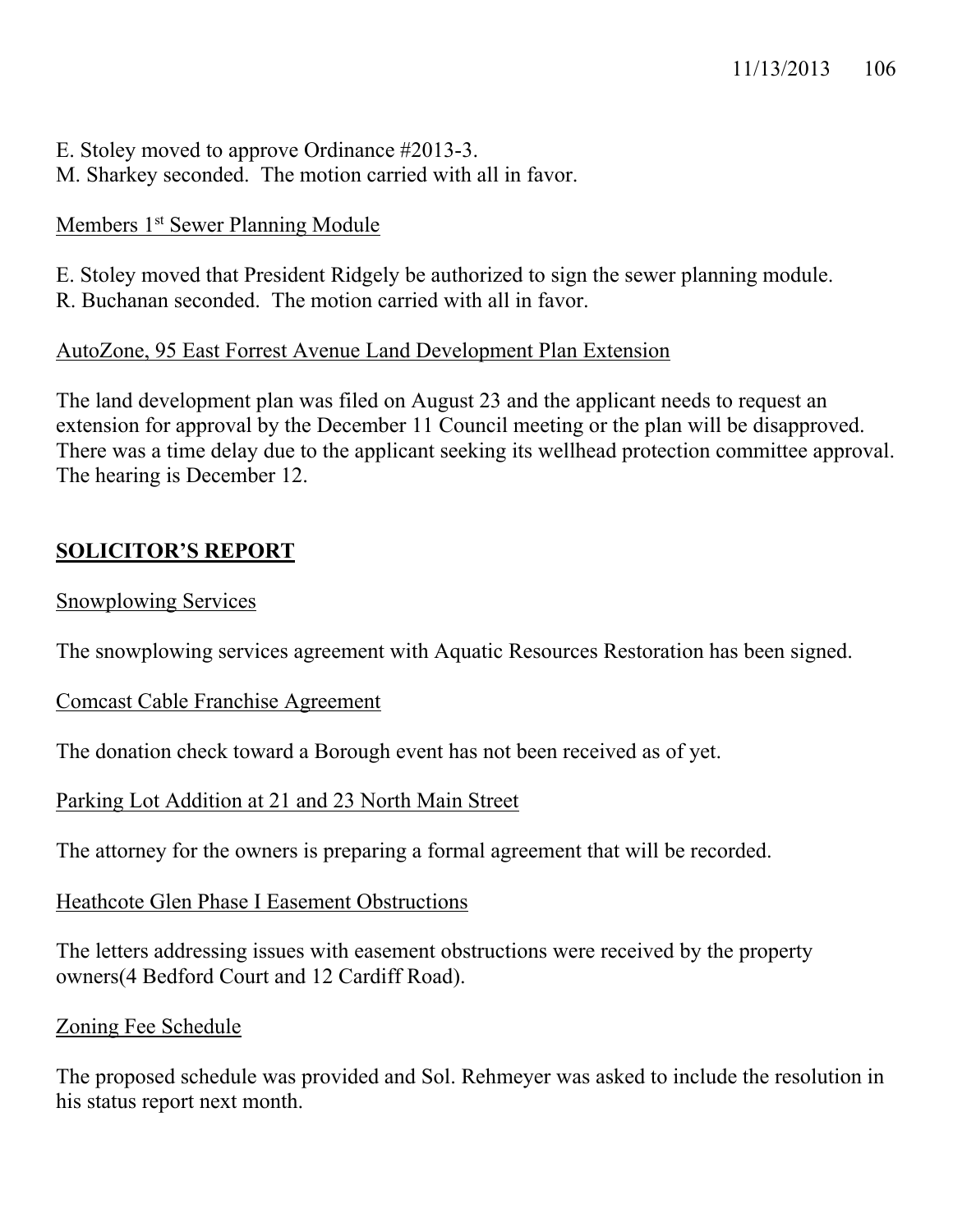## Covington Ridge III

A letter was received from S & A Homes that the amount of \$782,022.00 is still a valid estimate according to Kinsley Construction. Sol. Rehmeyer is awaiting confirmation from Kinsley Construction.

#### Southern Regional Police Department

Due to Stewartstown Borough joining the Department, an ordinance must be adopted by each municipality.

## **Public Safety, Welfare and Personnel** – Michael G. Sharkey

## Animal Control Contract for 2014

M. Sharkey moved to appoint Kim Erdman since Joyce Hemler is retiring as of December 31. E. Stoley seconded. The motion carried with all in favor.

#### Employee Reviews

Reviews were done and M. Sharkey will have the salary information for next Wednesday's meeting.

## **Secretary's Report** – Cindy L. Bosley

## Permission to Deposit Funds into Municipal Authority's Accounts

C. Skoglind moved that the Secretary deposit up to \$200.00 into both of the Authority's PLGIT accounts and up to \$200.00 in its checking account in order to open the accounts. E. Stoley seconded. The motion carried with all in favor.

## 2014 Meeting Start Time

The Secretary asked about starting the meetings at 7:00 p.m. starting in January.

The Secretary was directed to advertise the meetings to start at 7:00 p.m. for 2014.

## **York Adams Tax Bureau** – Michael G. Sharkey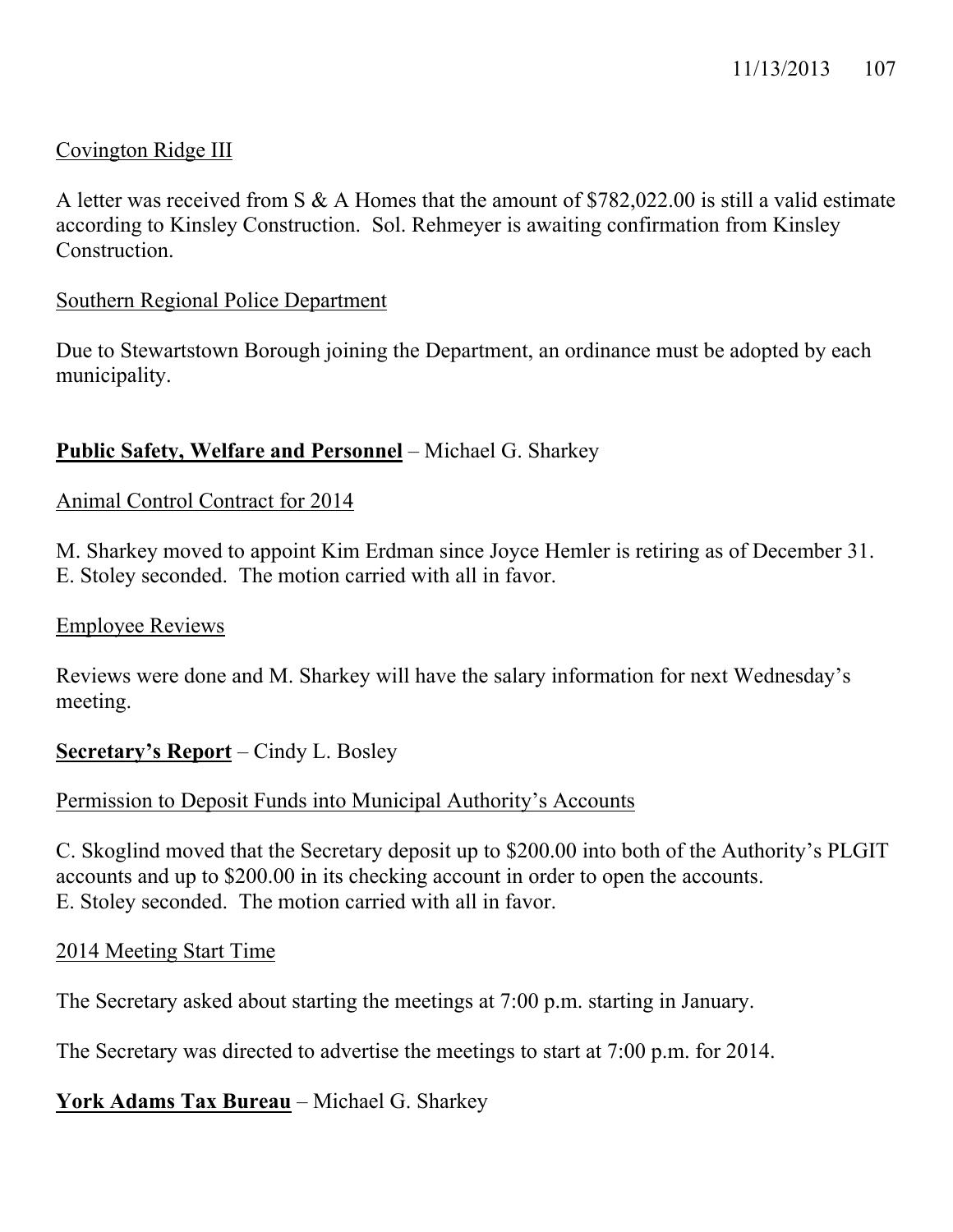The Borough will be receiving \$14,500.00 in early January from unallocated funds retained from 2004 – 05 that was to be used toward renovating the building on North Duke Street. Also, effective January 1, 2014, there will be a change in the by-laws how and the previous three years will be based on a percentage with a return to the Borough of about \$1,500.00.

## **Subdivision, Land Development & Zoning** – Eric W. Stoley

## **Planning Commission/Regional Planning Commission** – Eric W. Stoley

## Exit 4 Improvements

Shrewsbury Township has requested that the York Area Metropolitan Planning Organization (YAMPO) set up a meeting to discuss options other than the diverging diamond proposal for Exit 4 improvements as it is felt this is a temporary fix and not what is actually needed at this intersection. The concern is that if the diverging diamond proposal is done that the better solution will not happen.

## **UNFINISHED BUSINESS**

## Issue Control Sheet

The issue control sheet was reviewed and updated.

## **NEW BUSINESS**

## **COMMUNICATIONS**

A letter was received from Ronald Hontz that a fire tax should be enacted to cover those who do not donate to the fire company in response to the fund drive.

An elected officials' seminar will be held on Saturday, March 22 at 9:00 a.m. at the Office of Emergency Management that will explain the role of the elected official in the emergency management program.

An e-mail was received from Joel Zalidvar asking if he partners with a business that already has a beer manufacturing license if he would serve that product at his restaurant at 14 North Main Street. The answer is no as Shrewsbury is a dry town.